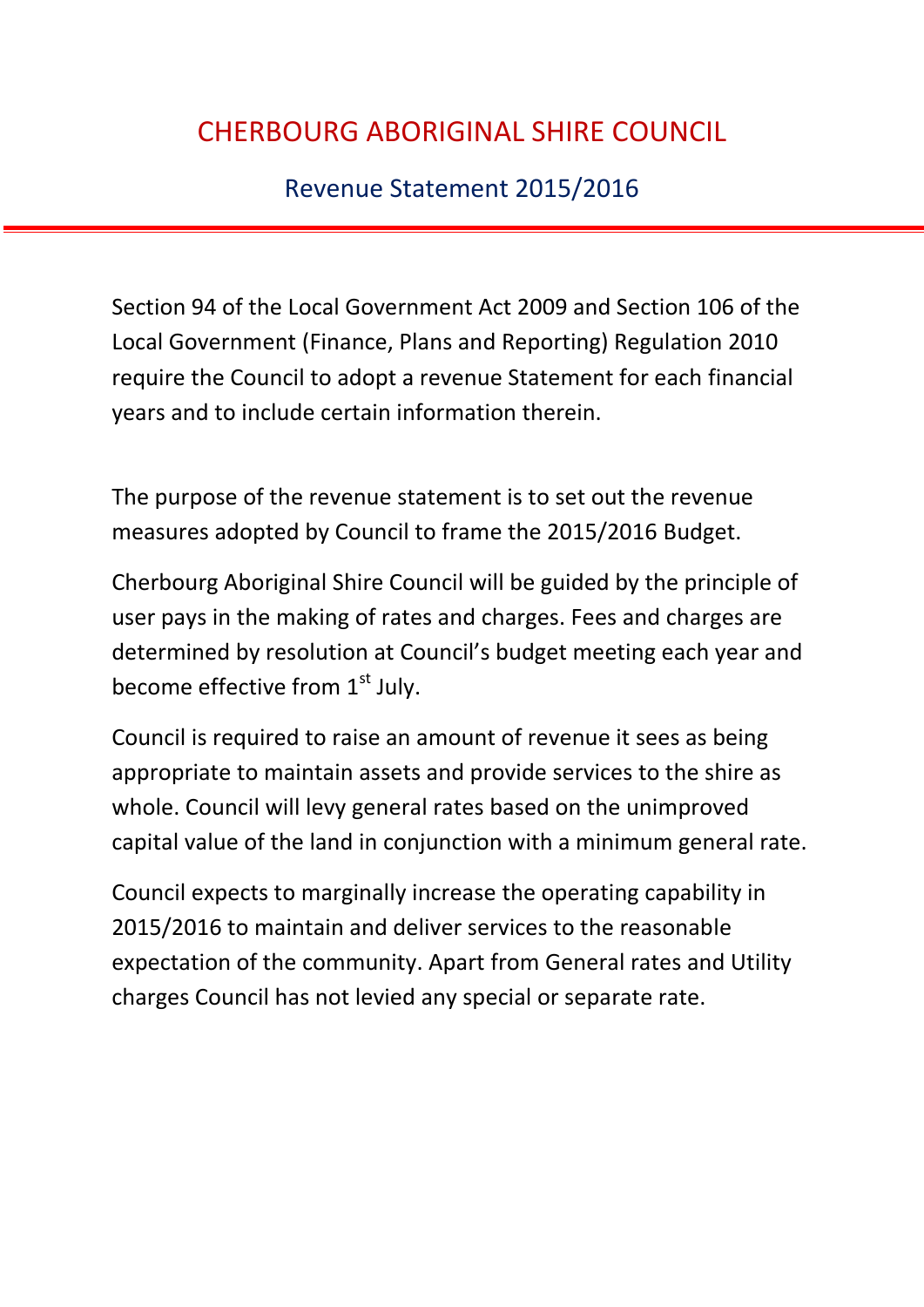### Fees and Charges schedule 2015/2016

#### **ANIMAL REGISTRATIONS**

| <b>Dogs</b> | - Entire | \$50.00  |
|-------------|----------|----------|
|             | - Speyed | \$15.00  |
| Horses -    |          | \$100.00 |
| Cats        | - Entire | \$50.00  |
|             | - Speyed | \$10.00  |

#### **Note: No charges – Animal Registration will apply in the first year 2015/2016.**

#### **CEMETERIES**

| Excavate and internment -             | \$1,495.00           |         |  |  |
|---------------------------------------|----------------------|---------|--|--|
| <b>OFFICE COPYING/PRINTING COSTS</b>  |                      |         |  |  |
| Minutes of Council meeting (per copy) | \$20.00              |         |  |  |
| Annual Report (per copy)              |                      | \$40.00 |  |  |
| Photocopies (per page)                | - A4 (black & white) | \$0.20  |  |  |
|                                       | - A3 (black & white) | \$0.25  |  |  |
|                                       | - A4 (Colour)        | \$0.50  |  |  |
|                                       | - A3 (Colour)        | \$0.60  |  |  |
| Outgoing faxes (per page)             | \$1.00               |         |  |  |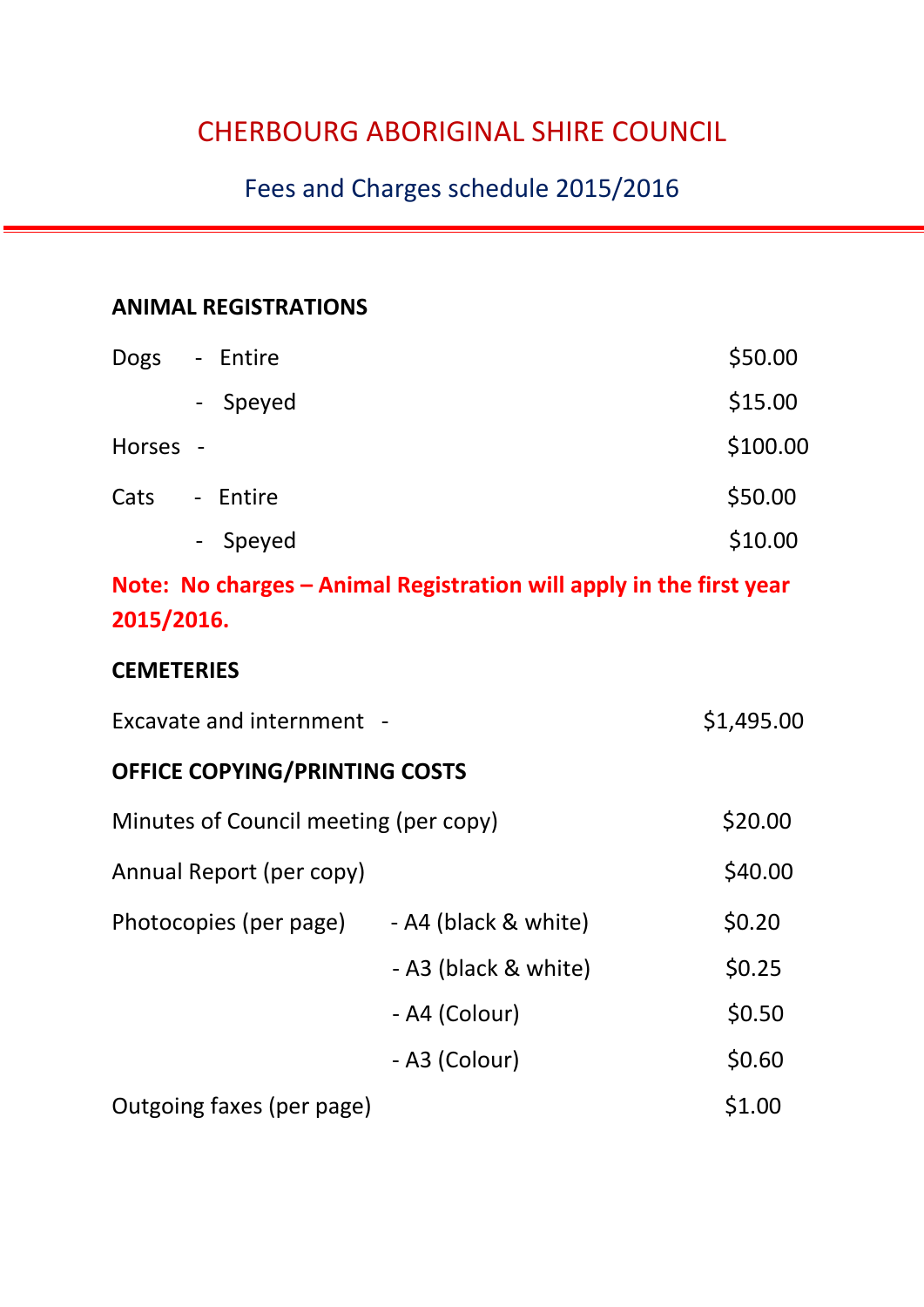## Fees and Charges schedule 2015/2016

#### **HIRE OF BUILDINGS**

| <b>Community Hall</b>                                       |                                    | \$200.00 |  |
|-------------------------------------------------------------|------------------------------------|----------|--|
| <b>Sports Complex</b>                                       |                                    | \$150.00 |  |
| <b>Training Room</b>                                        |                                    |          |  |
| Hall Hire – Gundoo Day Care (per day)                       |                                    |          |  |
| Bond per event (returned if building left clean/undamaged   |                                    |          |  |
| Key Security (returned if Key is returned back)             |                                    |          |  |
| SERVICE CHARGES – (increase of 2.5% from 2014/2015 charges) |                                    |          |  |
|                                                             | Sewerage - 1 Pedestal              | \$430.00 |  |
|                                                             | - Extra Pedestal                   | \$368.00 |  |
| Water                                                       | - per connection (residence)       | \$425.00 |  |
|                                                             | - per connection (organisation)    | \$840.00 |  |
| Garbage - per bin                                           |                                    | \$346.00 |  |
|                                                             | Churches - Service Fees (per year) | \$442.00 |  |
| \$1,908.00<br>Internal Housing Charges – (per dwelling)     |                                    |          |  |

#### **LEASE CHARGES**

| Barambah Medical Centre (per year) | \$2,000.00 |
|------------------------------------|------------|
| LGIP (JAG) – Service Fee           | \$1,023.00 |